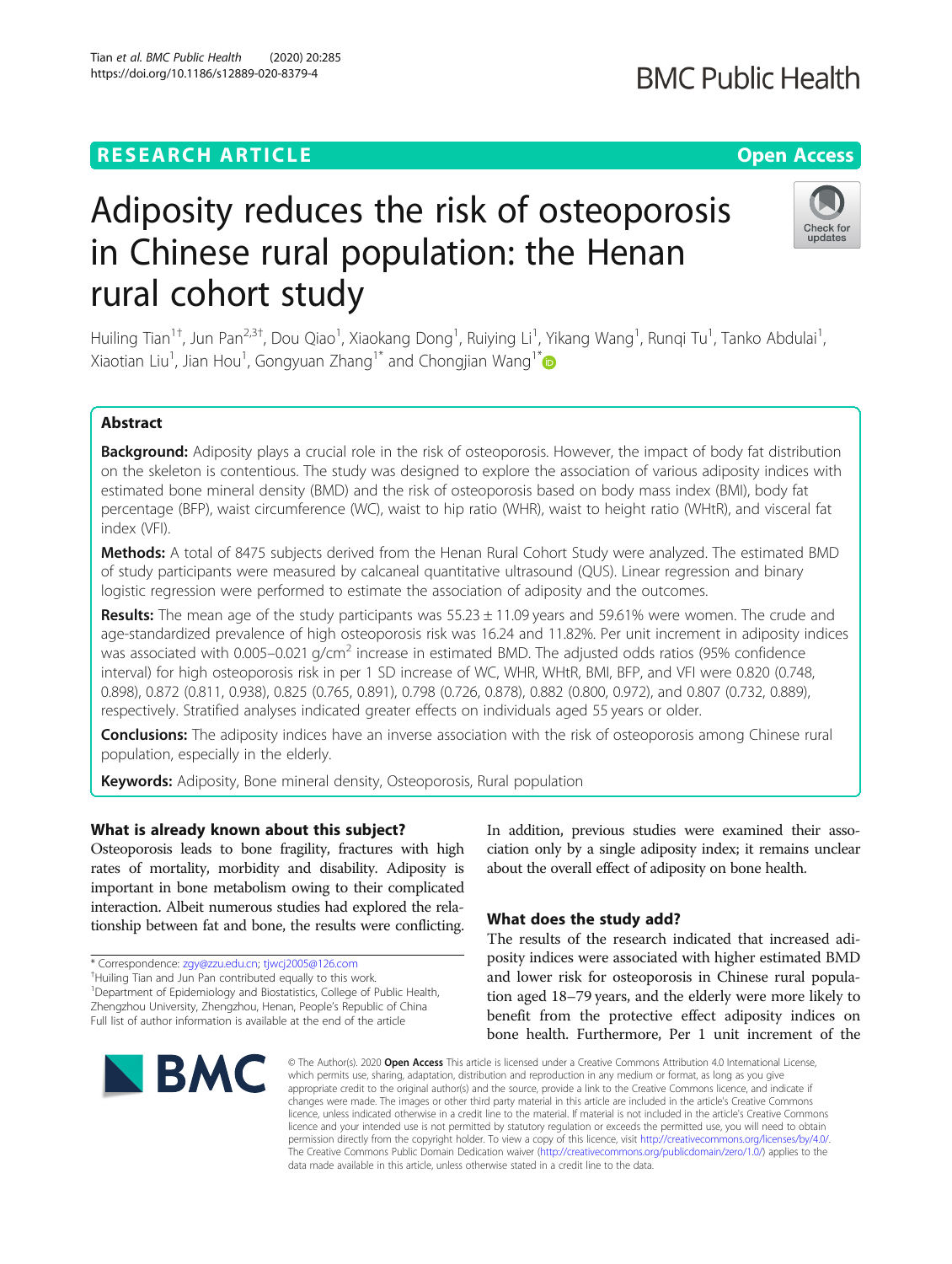adiposity indices was elevated  $0.005-0.021$  g/cm<sup>2</sup> estimated BMD. The adjusted odds ratios for high osteoporosis risk in per 1 SD increase of WC, WHR, WHtR, BMI, BFP, and VFI were 0.820 (0.748, 0.898), 0.872 (0.811, 0.938), 0.825 (0.765, 0.891), 0.798 (0.726, 0.878), 0.882 (0.800, 0.972), and 0.807 (0.732, 0.889), respectively. These data suggest the potential role of moderate adiposity in the prevention of high osteoporosis risk.

#### Mini abstract

The study was designed to explore the association of various adiposity indices on bone mineral density (BMD) and the risk of osteoporosis in China. The results showed an inverse association with high osteoporosis risk among Chinese rural population, especially in the elderly.

#### Background

Osteoporosis is a disorder condition characterized by low bone mineral density (BMD) and deterioration of bone microstructure. It leads to increased bone fragility, eventually to fractures with high rates of mortality, morbidity, and disability [\[1](#page-7-0)]. A combined survey of the Americas and Europe reported osteoporotic fractures as the sixth burden of disabilityadjusted life years (DALYs), higher than both hypertension and breast cancer [\[2](#page-7-0)]. Osteoporosis is becoming more common worldwide due to the aging of the global population. As the world's most populous country, China is facing an unprecedented rate of growth in the elderly. A recent survey including 75,321 adults reported the age-standardized prevalence of osteoporosis was 6.46 and 29.13% for men and women in the elderly [[3](#page-7-0)]. The number of osteoporosis fractures annually will increase to 5.99 million, and the healthcare cost is predicted to be approximately 25.43 billion dollars by 2050 [[4](#page-7-0)]. Thus, it is urgent to figure out the potential mechanism of lower BMD and osteoporosis in China.

To date, very many risk factors of osteoporosis have been proposed in previous studies [[5](#page-7-0)–[9](#page-8-0)], including age, sex, adiposity, smoking, alcohol intake, protein and calcium intake, use of glucocorticoids, physical exercise, reproductive history and others; among which adiposity is of importance in bone metabolism because of their complicated interaction [[10](#page-8-0)]. Although numerous studies have explored the relationship between fat and bone, the impact of various adiposity indices on bone mass is conflicting. The previous epidemiological studies reported that body mass index (BMI) was positively associated with BMD  $[11, 12]$  $[11, 12]$  $[11, 12]$  $[11, 12]$  $[11, 12]$ , while body fat percentage (BFP) showed a negative mediator of bone mass [[12](#page-8-0)]. Increased waist circumference (WC), or waist to hip ratio (WHR) and waist to height ratio (WHtR) was associated with the occurrence of low BMD or fractures [\[13](#page-8-0), [14](#page-8-0)].

Besides, literature reported visceral adiposity measured by visceral fat index (VFI) was deleterious to bone microarchitecture [[13,](#page-8-0) [15\]](#page-8-0). However, previous researches on the association between adiposity and bone tended to examine only by a single adiposity index in the previous studies including our research; it remains unclear that the overall effect of adiposity on bone health using different adiposity indices  $[11, 16, 17]$  $[11, 16, 17]$  $[11, 16, 17]$  $[11, 16, 17]$  $[11, 16, 17]$ . In addition, many people live in rural regions, where it is a hotspot of the incidence of osteoporosis due to poor economic status and medical resource. Therefore, the current study was designed to explore the effect of adiposity on estimated BMD and osteoporosis risk in Chinese rural population, based on WC, WHR, WHtR, BMI, BFP, and VFI.

#### Methods

#### Study participants

During July 2015 and September 2017, 39,259 participants aged 18–79 years old were recruited from five counties of Henan province to the Henan Rural Cohort Study and finished the baseline survey. Detailed baseline characteristics had been described in a previous study [\[18\]](#page-8-0). Only 8475 participants who completed the BMD measurement were included in our present study. The survey was approved by the Zhengzhou University Life Science Ethics Committee (Ethic approval code: [2015] MEC (S128)), and written informed consent was obtained from all participants.

#### Data collection

Detailed information of demographic characteristics, lifestyle, the history of disease and medicine intake, and family history of disease were collected using a structured questionnaire through a face-to-face interview by the trained staff. The education level was divided into three categories: primary school or below, junior high school and high school or above. Average monthly household income was classified into "< 500 RMB", "500–1000 RMB" and "≥1000RMB". Marital status was grouped into living alone (unmarried/widowed/divorced) or not (married /cohabitation). Smoking status was classified into smoker (a person who smoked more than one cigarette per day in the past 6 months), ex-smoker (a person who ever smoked) and never smoker. Alcohol drinking status was categorized into drinker (a person who consumed 12 or more times in the past 1 year, whether spirits, beer, wine or other forms of alcohol beverage), ex-drinker(a person who ever drank), and never drinker. Physical activity was categorized as low, moderate and high, assessed by the International Physical Activity Questionnaire Short Form (IPAQ-SF) [\[19\]](#page-8-0).

#### Anthropometry and BMD measurements

All measurements were performed by trained investigators using calibrated equipment following the manufacturer's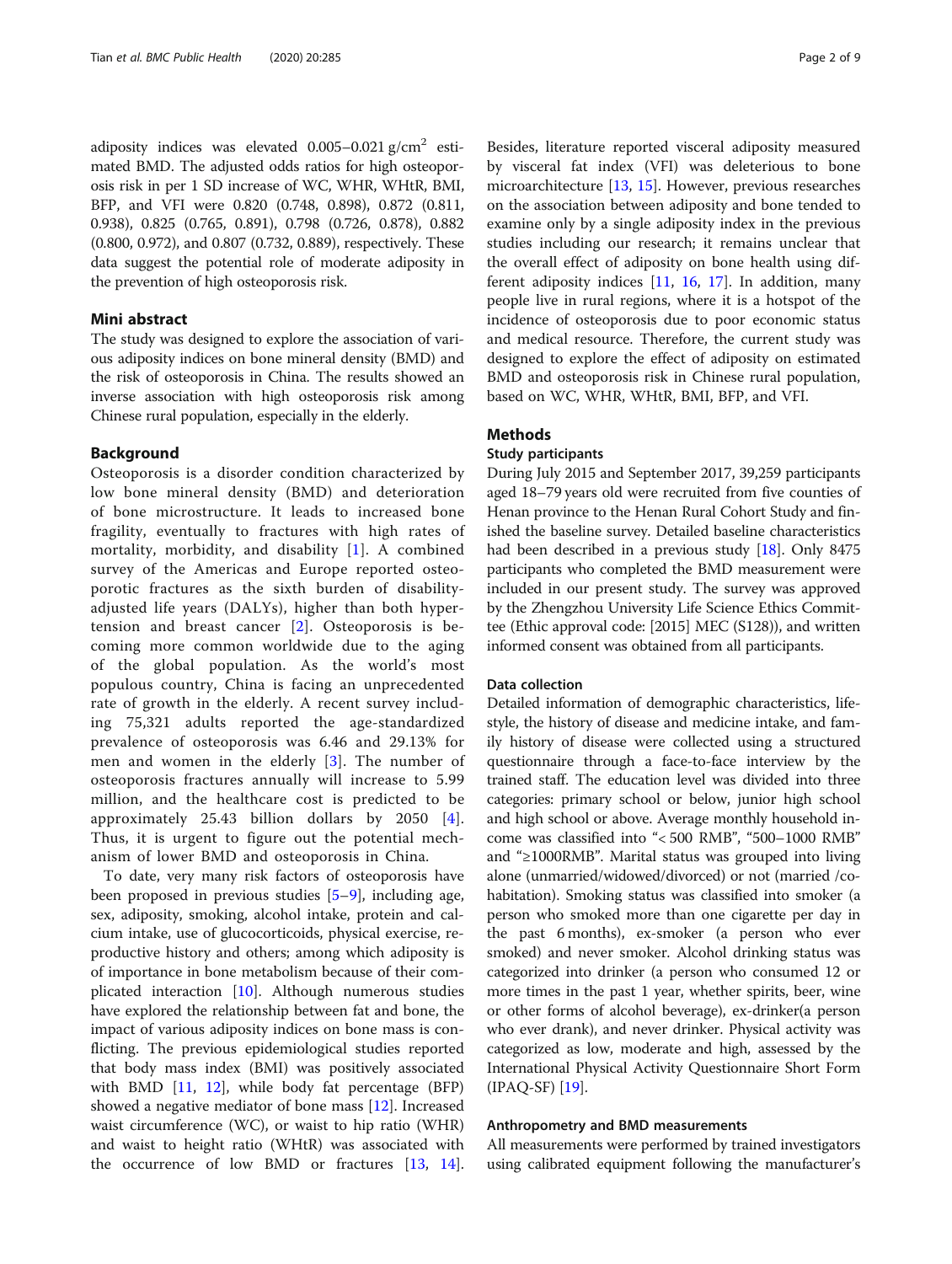instruction. Height of participants was measured twice to the nearest 0.1 cm with bare feet and in an upright posture. WC and hip circumference (HC), respectively, were measured in duplicate around the waist (halfway between the lower rib and the iliac crest) and on the widest section of the hip at a level of 0.1 cm in a horizontal plane using a standard tape measure. If two readings were more than 0.5 cm apart, a third measurement was taken, and the average of the nearest two readings was taken. WHR was calculated by the ratio of WC to HC and WHtR was WC to height. The subject was asked to stand erect on the sensing platform without shoes and holding the electrode parallel to the ground. Fat mass, BMI, BFP, and VFI were measured by the bioelectrical impendence device (V-body HBF-371; Omron, Kyoto, Japan), and its short-term in vivo coefficient of variation for the measurement of body weight, BFP, and VFI was 1%~ 3%. Fat-free mass (FFM) of the subject was body weight minus fat mass. To avoid the systematic error of excess fat mass on bone mass measured by bioelectrical impendence method, we used the corrected measurement of skeletal muscle mass in obese participants [\[20\]](#page-8-0).

The calcaneus estimated BMD was measured using a quantitative ultrasound bone densitometer (QUS, Sahara, Hologic, USA). The bone densitometer consists of two unfocused transducers mounted coaxially on a motorized caliper. One transducer acts as a transmitter and the other as a receiver. The transducers are coupled acoustically to the heel using soft rubber pads and an oil-based coupling gel. The Sahara device measures both broadband ultrasound attenuation (BUA) and speed of sound (SOS) at a fixed region of interest in the calcaneus and the results are combined to provide an estimated BMD at heel with units of grams per square centimeter using the following equation: Estimated  $BMD = 0.002592*(BUA + SOS) - 3.687 g/$ cm<sup>2</sup>. Subjects were asked to furl the trouser legs and sit down, the left heel was tested three times and the average reading was taken. According to the manufacturer's data, the coefficient of variation in vivo for estimated BMD was 3%. If the subjects had a history of fractures or any bone disease in the left foot, the other heel would be measured. T-score was calculated as the difference of the subject estimated BMD and the mean BMD of healthy adults divided by the young adult standard deviation (SD). The healthy adult BMD and young adult SD were derived from a reference database of young healthy Chinese individuals provided by the manufacturer.

#### Definition of obesity

According to the criteria recommended by Working Group on Obesity in China (WGOC) [\[21\]](#page-8-0), BMI was categorized into normal (BMI < 24.0 kg/m<sup>2</sup>), overweight  $(24.0 \text{ kg/m}^2 ≤ \text{BMI} < 28.0 \text{ kg/m}^2)$  and obesity (BMI ≥ 28.0)  $\text{kg/m}^2$ ) for Chinese adults. In reference to the guideline

of WHO [[22\]](#page-8-0) and International Diabetes Federation Consensus Group's standard [[23](#page-8-0)], central obesity was defined as WC equal to or greater than 90 cm for males and 80 cm for females, and further defined as WHR of over 0.90 for males and over 0.85 for females. WHtR above 0.5 was an effective indicator of health risks summarized in a review study [[24\]](#page-8-0). Li L [[25\]](#page-8-0) proposed high-BFP with BFP  $\geq 25.0\%$  for males and BFP  $\geq 35.0\%$  for females in Chinese adults even if there was no agreement about cut-off points for the percentage of body fat that constitutes obesity in the world [\[26](#page-8-0)]. Owing to the inconsistent criteria in China, VFI was divided into two levels according to the cut-off value for the detection of osteoporosis (high-VFI: ≥9, low-VFI: < 9).

#### Definition of osteoporosis risk

According to the given thresholds of the equipment, all individuals were classified into three general categories: low  $(T-score \ge -1)$ , medium  $(-2.5 < T-score < -1)$ , and high  $(T-score \le -2.5)$  risk for osteoporosis. In order to define the risk for osteoporosis as a dichotomous variable, two groups were analyzed in this survey: low-medium  $(T-score > -2.5)$ and high risk for osteoporosis (T-score  $\le$  - 2.5).

#### Statistical analysis

Continuous variables were expressed as means ± SD and categorical variables were presented as counts with their relative frequency percentages. The comparisons of the basic characteristics between the groups were conducted using Bonferroni post hoc test in the one-way ANOVA for the continuous variables and Pearson's chi-square test for categorical variables. The age-standardized prevalence of high risk for osteoporosis was calculated based on the sixth census data of China in 2010.

Multiple linear regression and binary logistic regression were used to evaluate the association of the six adiposity indices with estimated BMD and the risk of osteoporosis. Moderate or high correlations were found among the adiposity indices, thus only single-adiposity index models were applied (Table S[1\)](#page-7-0). In multivariate models, we adjusted for age, gender, FFM, education level, marital status, income level, smoking status, alcohol intake, physical activity, and dietary habits (meat and poultry intake, fresh fish, beans, vegetables and fruits).

Furthermore, we performed stratified analyses by gender (male, female), age  $(< 55, > 55$  years) and sensitivity analysis by excluding patients with medium osteoporosis risk. Akaike information criteria (AIC) were used to assess the relative goodness fit of the adiposity index models, where the lower the AIC, the better the fit. All statistical analyses were conducted using SAS 9.1. Statistical significance was  $P < 0.05$  with 2-tailed tests.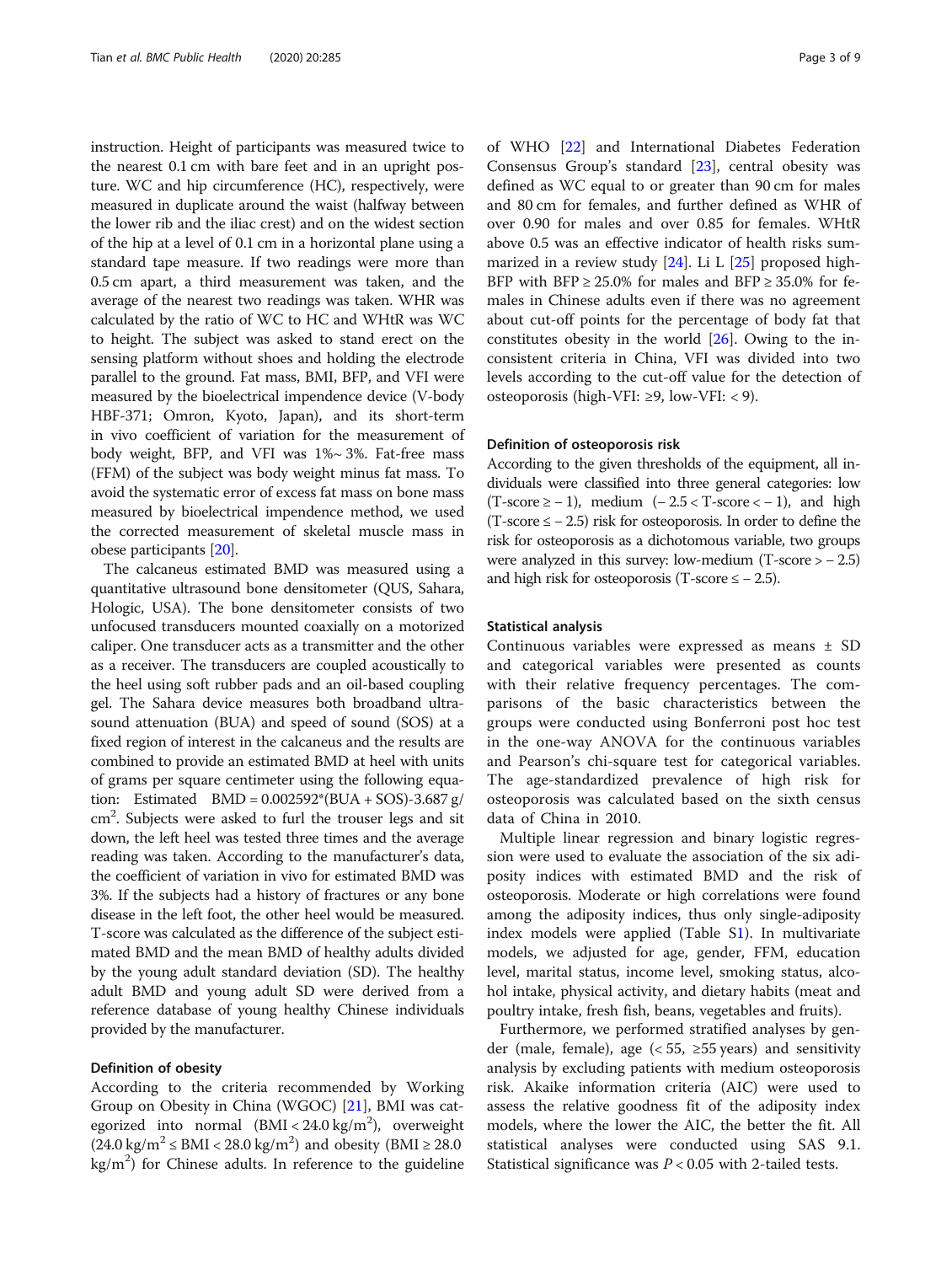#### Results

#### Characteristics of study participants

The mean age of the study participants was  $55.23 \pm 11.09$ years and 59.61% were women. One thousand three hundred seventy-six individuals of the 8475 subjects were identified with high osteoporosis risk, and the crude and agestandardized prevalence of high osteoporosis risk was 16.24 and 11.82%. The mean estimated BMD and T-score of subjects with low or medium risk for osteoporosis were higher than individuals with high risk for osteoporosis  $(P < 0.001)$ . Table [1](#page-4-0) showed the general demographic and clinical characteristics of the study population. As anticipated, subjects with high osteoporosis risk were more likely to be female, older, of lower education level, living alone, more likely to smoke and drink alcohol, insufficient dietary intake of meat and poultry, fresh fish, beans, vegetables and fruits, compared to those with low or medium risk for osteoporosis  $(P < 0.05)$ . WC, WHR, WHtR, VFI, and FFM were lower but BFP was higher in high risk osteoporosis patients.

The mean and SD of estimated BMD according to the adiposity indices in different strata were presented in Table [2](#page-5-0). People with high risk for osteoporosis had lower estimated BMD in all groups  $(P < 0.001)$ . In the low risk for osteoporosis group, obese subjects had low estimated BMD comparing to the normal subjects in the definition of WC ( $P < 0.05$ ). However, the distribution of estimated BMD in different strata had no significant difference in all group defined by WHR, WHtR, and VFI. Obese individuals defined by BFP had lower estimated BMD than normal subjects  $(P < 0.05)$  in the low-medium risk for osteoporosis groups whereas high VFI subjects had high estimated BMD than those with low VFI ( $P < 0.05$ ) in the medium-high risk for osteoporosis groups.

#### Associations between adiposity indices and estimated BMD

We explored the association between the six adiposity indices and estimated BMD. All six adiposity indices were positively associated with estimated BMD ( $P < 0.05$ ). For 1 SD increment of the adiposity indices, there was 0.005–0.021 g/  $\text{cm}^2$  estimated BMD increase (Table [3\)](#page-5-0). The associations were likely to be stronger for VFI and BMI. More robust associations were found in the sensitivity analysis after excluded the subjects with medium risk for osteoporosis (Table [S3](#page-7-0)). When stratified by age and gender, the relationship between the adiposity indices and estimated BMD remained (Table [3](#page-5-0)). Stratified analyses showed that the effect estimates were greater in the elderly subjects, however, there was no statistical significance grouped by gender.

#### Associations between adiposity indices and osteoporosis risk

For the high risk for osteoporosis patients per 1 SD increase in the adiposity indexes, we observed inverse association with all the six adiposity indexes (Table [4](#page-6-0)). Per unit increment of WC, WHR, WHtR, BMI, BFP, and VFI were associated with a 18.0, 12.8, 17.5, 20.2,11.8, and 19.3% decreased high risk to low-medium risk for osteoporosis, respectively. That was to say, adiposity might protect against high risk for osteoporosis. Moreover, the model including WHtR had a good fit (AIC = 6751.1), after adjusting for all potential confounders (Table S[3\)](#page-7-0). To the robustness, we also found people who were obese in the different definition of the adiposity indices, had a lower risk for osteoporosis, comparing to those with normal adiposity indices (Table [5](#page-6-0)). After we removed the medium risk for osteoporosis subjects, the inverse association did not change significantly for the adiposity indices (Table S[4\)](#page-7-0). Stratified analyses by sex and age, presented the decrease in osteoporosis risk seemed to be greater for individuals who were elder (aged ≥55 years) (Table [4,](#page-6-0) Table [5](#page-6-0)).

#### **Discussion**

To our knowledge, this is the first study to explore the association of the six anthropometric adiposity indices with estimated BMD and the risk of osteoporosis in a large epidemiological study. We found that increment in all adiposity indices was significantly associated with higher estimated BMD and lower risk for osteoporosis. The association was independent of established risk factors, including age, gender, FFM, education level, marital status, income level, smoking, alcohol intake, physical activity, and dietary factors. In addition, we observed that the elderly subjects appeared to be more predisposed to the fat-protect-bone effects.

#### Comparison with other studies

Several previous studies investigated the associations between adiposity indices and BMD or osteoporosis, but the findings were inconsistent  $[11-13, 18]$  $[11-13, 18]$  $[11-13, 18]$  $[11-13, 18]$  $[11-13, 18]$  $[11-13, 18]$  $[11-13, 18]$ . In agreement with our findings, a cohort of 16,500 women aged 50 years and older found high BMD in the highest BMI values  $(\geq 30 \text{ kg})$ m2 ) [[11\]](#page-8-0). Meanwhile, a meta-analysis included 60,000 subjects with over 250,000 person-years reported that the risk of hip fractures with a BMI of 20 kg/ $m<sup>2</sup>$  was increased twofold comparing with a BMI of  $25 \text{ kg/m}^2$  [\[16](#page-8-0)]. Although it was widely accepted obesity was protective against the risk of osteoporosis, newer studies suggested increasing adiposity might be harmful to bone microarchitecture [\[13,](#page-8-0) [15](#page-8-0), [27](#page-8-0), [28](#page-8-0)]. A study conducted by Chin et al. discovered BFP was inversely associated with bone health although BMI was positively associated with bone status [[27](#page-8-0)]. The reason for the contradictory results with our research might be the different inclusion criteria of covariates in the models. Furthermore, the adverse association of visceral fat with bone structure and strength was found where computed tomography (CT) was used to measure fat mass and bone health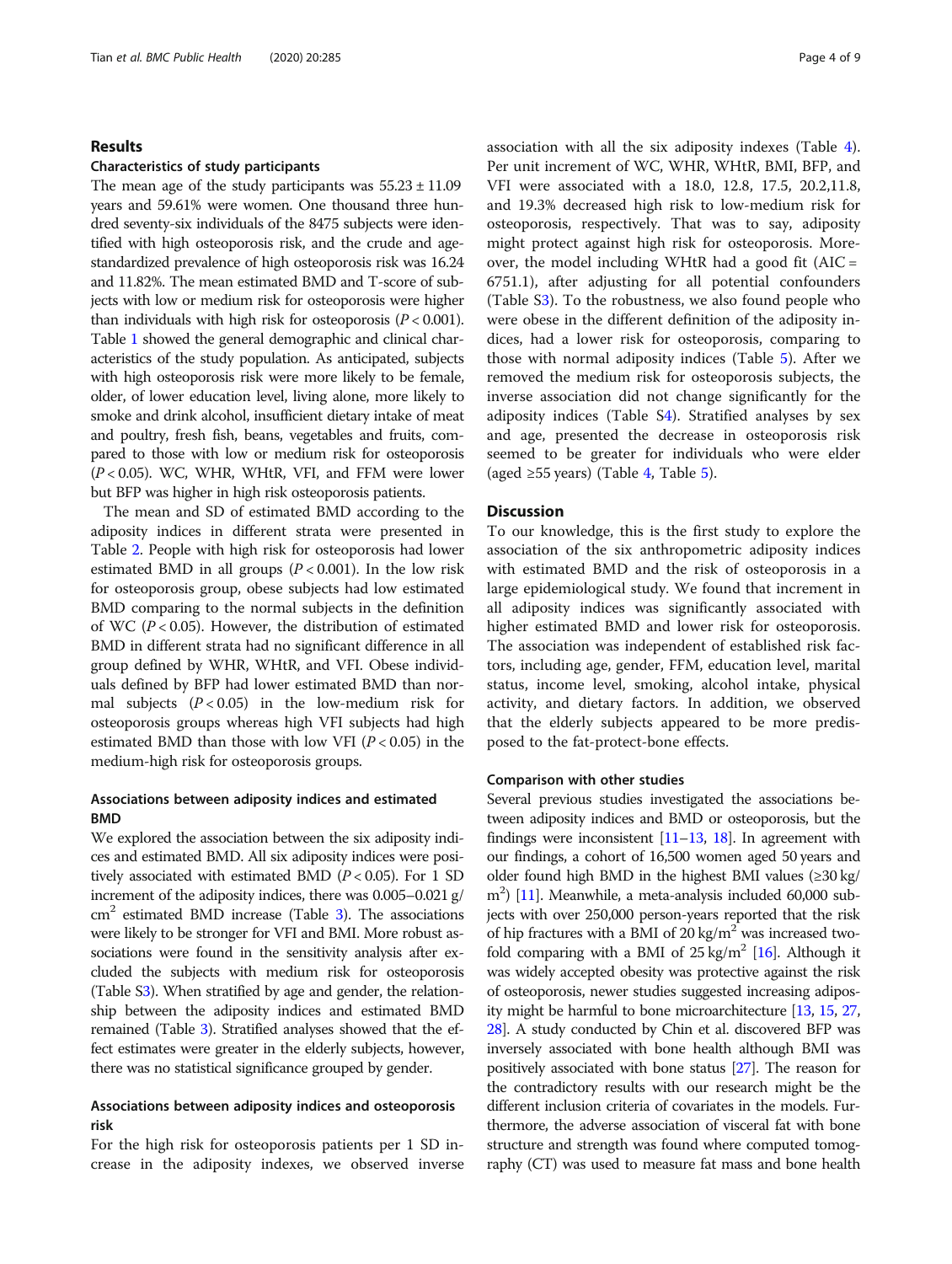<span id="page-4-0"></span>Table 1 Baseline characteristics of the study population

| Variables                                     | Low risk ( $n = 3319$ )      | Medium risk ( $n = 3780$ )   | High risk ( $n = 1376$ ) | P       |
|-----------------------------------------------|------------------------------|------------------------------|--------------------------|---------|
| Age (years), means (SD)                       | 52.80 $(11.06)^a$            | 55.49 (10.68) <sup>b</sup>   | 60.37 (10.43)            | < 0.001 |
| Female, n (%)                                 | 1938 (58.39)                 | 2132 (56.40)                 | 982 (71.37)              | < 0.001 |
| Education level, n (%)                        |                              |                              |                          | < 0.001 |
| Elementary school or below                    | 1167 (35.16)                 | 1566 (41.43)                 | 776 (56.39)              |         |
| Junior high school                            | 1444 (43.51)                 | 1578 (41.75)                 | 432 (31.40)              |         |
| High school or above                          | 708 (21.33)                  | 636 (16/82)                  | 168 (12.21)              |         |
| Average monthly individual income, n (%)      |                              |                              |                          | < 0.001 |
| $< 500$ RMB                                   | 990 (29.83)                  | 1189 (31.46)                 | 512 (37.21)              |         |
| 500-1000 RMB                                  | 984 (29.65)                  | 1117 (29.55)                 | 393 (28.56)              |         |
| $\geq$ 1000 RMB                               | 1345 (40.52)                 | 1474 (38.99)                 | 471 (34.23)              |         |
| Marital status, n (%)                         |                              |                              |                          | < 0.001 |
| Married/cohabitating                          | 3122 (94.06)                 | 3448 (91.22)                 | 1169 (84.96)             |         |
| Unmarried/divorced/widowed                    | 197 (5.94)                   | 332 (8.78)                   | 207 (15.04)              |         |
| Smoker, n (%)                                 |                              |                              |                          | < 0.001 |
| Non-smoker                                    | 2438 (73.46)                 | 2654 (70.21)                 | 1090 (79.21)             |         |
| Ex-smoker                                     | 263 (7.92)                   | 353 (9.34)                   | 103 (7.49)               |         |
| Smoker                                        | 618 (18.62)                  | 773 (20.45)                  | 183 (13.30)              |         |
| Drinker, n (%)                                |                              |                              |                          | < 0.001 |
| Non-drinker                                   | 2483 (74.84)                 | 2775 (73.43)                 | 1135 (82.49)             |         |
| Ex-drinker                                    | 166 (5.00)                   | 237 (6.27)                   | 54 (3.92)                |         |
| Drinker                                       | 669 (20.16)                  | 767 (20.30)                  | 187 (13.59)              |         |
| Physical activity, n (%)                      |                              |                              |                          | < 0.001 |
| Low                                           | 1128 (33.99)                 | 1056 (27.94)                 | 421 (30.60)              |         |
| Moderate                                      | 1246 (37.54)                 | 1439 (38.07)                 | 529 (38.44)              |         |
| High                                          | 945 (28.47)                  | 1285 (33.99)                 | 426 (30.96)              |         |
| Dietary habits (g/day), mean (SD)             |                              |                              |                          |         |
| Meat and poultry                              | 50.65 $(84.36)^a$            | 47.89 (48.63) <sup>b</sup>   | 38.01 (42.94)            | < 0.001 |
| Fish                                          | 4.80 $(11.71)^a$             | 4.94 $(15.52)^{b}$           | 3.76(8.15)               | 0.014   |
| Vegetables and fruits                         | 518.15 (275.49) <sup>a</sup> | 517.67 (260.68) <sup>b</sup> | 475.14 (246.01)          | < 0.001 |
| Bean                                          | 36.17 (52.19) <sup>a</sup>   | 32.95 (45.84)                | 30.25 (88.53)            | 0.003   |
| WC (cm), mean (SD)                            | 85.91 (10.27) <sup>a</sup>   | 84.52 (10.22) <sup>b</sup>   | 81.96 (10.46)            | < 0.001 |
| WHR, mean (SD)                                | $0.900(0.075)^a$             | $0.899(0.082)^{b}$           | 0.886(0.085)             | < 0.001 |
| WHtR, mean (SD)                               | $0.535(0.062)^a$             | $0.527$ $(0.064)^{b}$        | 0.521(0.069)             | < 0.001 |
| BMI (kg/m <sup>2</sup> ), mean (SD)           | 25.26 $(3.41)^a$             | 24.81 $(3.38)^b$             | 23.84 (3.47)             | < 0.001 |
| BFP, mean (SD)                                | 29.86 $(6.05)^a$             | 29.55 $(6.30)^b$             | 30.98 (6.59)             | < 0.001 |
| VFI, mean (SD)                                | $9.78$ $(4.59)^a$            | 9.48 $(4.40)^{b}$            | 8.27 (4.10)              | < 0.001 |
| FFM (kg), mean (SD)                           | 45.73 $(8.17)^a$             | 45.03 (8.05) <sup>b</sup>    | 40.80 (7.32)             | < 0.001 |
| Estimated BMD (g/cm <sup>2</sup> ), mean (SD) | $0.55$ $(0.08)^a$            | $0.41(0.04)^b$               | 0.29(0.04)               | < 0.001 |
| T-score, mean (SD)                            | $-0.08$ $(0.81)^a$           | $-1.76$ (0.41) <sup>b</sup>  | $-2.95(0.37)$            | < 0.001 |

 $^{\rm a}$ Low risk vs. High risk,  $P$  < 0.05;  $^{\rm b}$ Medium risk vs. High risk,  $P$  < 0.05

Abbreviation: RMB Renminbi; SD Standard deviation, WC Waist circumference, WHR Waist to hip ratio, WHtR Waist to height ratio, BMI Body mass index, BFP Body fat percentage, VFI Visceral fat index, FFM Fat-free mass, BMD Bone mineral density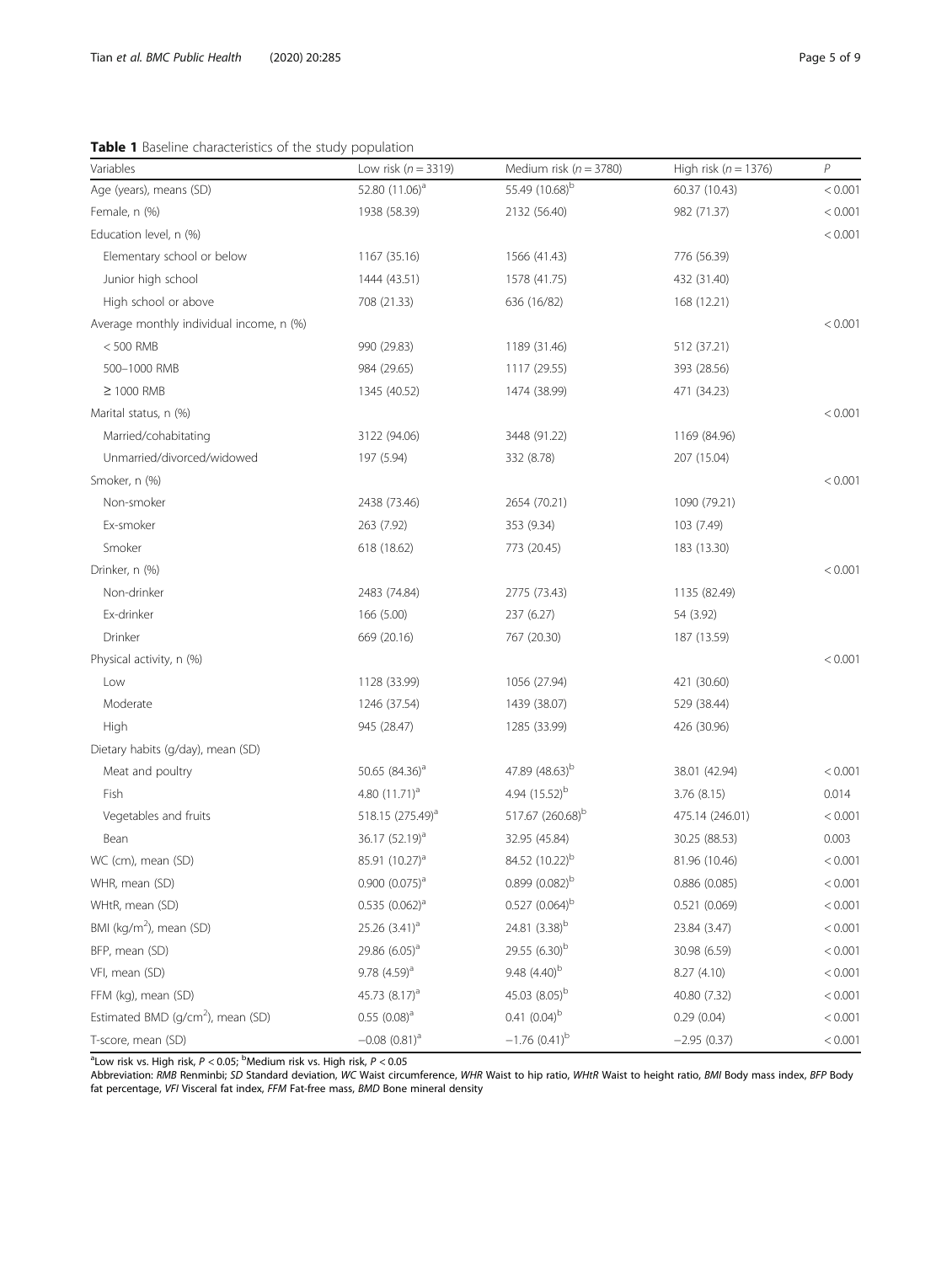<span id="page-5-0"></span>

|  |  | Table 2 The distribution of estimated BMD grouped by the adiposity indices |
|--|--|----------------------------------------------------------------------------|
|  |  |                                                                            |

| Variables         | Low risk ( $n = 3319$ )        | Medium risk ( $n = 3780$ )     | High risk ( $n = 1376$ )       | P       |
|-------------------|--------------------------------|--------------------------------|--------------------------------|---------|
| WC                |                                |                                |                                |         |
| Normal            | $0.560 \pm 0.088^{\rm a}$      | $0.408 \pm 0.045$              | $0.286 \pm 0.039$              | < 0.001 |
| Obesity           | $0.547 \pm 0.079$ <sup>a</sup> | $0.405 \pm 0.043$              | $0.286 \pm 0.038$              | < 0.001 |
| <b>WHR</b>        |                                |                                |                                |         |
| Normal            | $0.553 \pm 0.088$              | $0.407 \pm 0.044$              | $0.286 \pm 0.039$              | < 0.001 |
| Obesity           | $0.552 \pm 0.081$              | $0.406 \pm 0.043$              | $0.286 \pm 0.038$              | < 0.001 |
| WHtR              |                                |                                |                                |         |
| Normal            | $0.555 \pm 0.088$              | $0.405 \pm 0.043$              | $0.286 \pm 0.037$              | < 0.001 |
| Obesity           | $0.552 \pm 0.081$              | $0.407 \pm 0.044$              | $0.286 \pm 0.039$              | < 0.001 |
| BMI               |                                |                                |                                |         |
| Normal/Overweight | $0.553 \pm 0.085$              | $0.406 \pm 0.044$              | $0.286 \pm 0.038$              | < 0.001 |
| Obesity           | $0.548 \pm 0.072$              | $0.408 \pm 0.042$              | $0.284 \pm 0.042$              | < 0.001 |
| <b>BFP</b>        |                                |                                |                                |         |
| Normal            | $0.555 \pm 0.087$ <sup>a</sup> | $0.405 \pm 0.044$ <sup>a</sup> | $0.288 \pm 0.038$              | < 0.001 |
| Obesity           | $0.549 \pm 0.079$ <sup>a</sup> | $0.408 \pm 0.044$ <sup>a</sup> | $0.284 \pm 0.039$              | < 0.001 |
| VFI               |                                |                                |                                |         |
| Low               | $0.553 \pm 0.088$              | $0.401 \pm 0.043$ <sup>a</sup> | $0.284 \pm 0.038$ <sup>a</sup> | < 0.001 |
| High              | $0.552 \pm 0.079$              | $0.412 \pm 0.044$ <sup>a</sup> | $0.290 \pm 0.038$ <sup>a</sup> | < 0.001 |

<sup>a</sup>The difference between the adiposity levels is significant at the 0.05 level (2-tailed)

Data are mean ± Standard Deviation. BMD was scaled to the adiposity levels (WC: < 90 cm for males and < 80 cm for females was normal; ≥90 cm for males and < 80 cm for females was obesity; WHR: < 0.9 for males and < 0.85 for females was normal; ≥0.9 for males and ≥ 0.85 for females was obesity; WHtR: < 0.5 was normal; ≥0.5 was obesity; BMI: < 28.0 kg/m<sup>2</sup> was normal/overweight; ≥28.0 kg/m<sup>2</sup> was obesity; BFP%: < 25% for males and < 35% for females was normal; ≥25% for males and ≥ 35% for females was obesity; VFI: < 9 was low; ≥9 was high)

Abbreviation: WC Waist circumference, WHR Waist to hip ratio, WHtR waist to height ratio, BMI Body mass index, BFP Body fat percentage, VFI Visceral fat index, FFM Fat-free mass, BMD Bone mineral density

[[15](#page-8-0)]. However, visceral fat had a positive association with estimated BMD in our study. This could be attributed to the nature of CT which could reflect not only bone microstructure but bone density.

#### Biological mechanism of obesity and osteoporosis

Although the underlying biological mechanisms whereby obesity may protect against osteoporosis are not entirely clear, several potential biological pathways have been

proposed. One straightforward explanation is that obese individuals have higher BMD in order to withstand the greater force of higher weight (i.e. lean mass and fat mass) mechanical loading on the bones than their normal-weight counterparts [\[29](#page-8-0), [30](#page-8-0)]. It was reported lean mass exerts a greater protective effect on bone mass than fat mass [\[30\]](#page-8-0). The potential mechanism of muscleprotected bone is that bone strength is enhanced and mechanoreceptors on bone cells can promote the

**Table 3** Adjusted estimates for BMD measurement per SD increase of the adjposity indices<sup>a</sup>

|            | Total                    | Male                   | Female                   | < 55 years old                 | $\geq$ 55 years old      |
|------------|--------------------------|------------------------|--------------------------|--------------------------------|--------------------------|
| WC         | $0.009$ (0.006, 0.013)   | $0.012$ (0.006, 0.018) | $0.011$ (0.006, 0.016)   | $0.005$ (-0.001, 0.010)        | $0.008$ $(0.003, 0.013)$ |
| <b>WHR</b> | 0.005(0.002, 0.008)      | 0.006(0.001, 0.011)    | $0.008$ $(0.004, 0.012)$ | $0.001$ ( $-0.004$ , $0.005$ ) | $0.006$ $(0.002, 0.010)$ |
| WHtR       | $0.011$ (0.008, 0.014)   | 0.015(0.010, 0.020)    | $0.011$ (0.008, 0.016)   | $0.009$ $(0.004, 0.014)$       | $0.009$ (0.005, 0.013)   |
| BMI        | $0.020$ $(0.017, 0.024)$ | 0.025(0.018, 0.031)    | 0.019 (0.014, 0.024)     | $0.018$ $(0.012, 0.023)$       | 0.017 (0.012, 0.022)     |
| <b>BFP</b> | $0.011$ (0.007, 0.015)   | $0.012$ (0.007, 0.018) | $0.013$ $(0.008, 0.019)$ | $0.008$ $(0.002, 0.013)$       | $0.009$ (0.004, 0.015)   |
| VFI        | $0.021$ (0.017, 0.025)   | $0.022$ (0.017, 0.027) | 0.019(0.014, 0.025)      | 0.017(0.011, 0.022)            | 0.013 (0.008, 0.018)     |

a<br><sup>a</sup>Data are β (95% Confidence Interval). β indicates partial regression coefficient. Estimates were scaled to per SD for the adiposity indices (10.37 cm for WC, 0.080 for WHR, 0.064 for WHtR, 3.44 kg/m<sup>2</sup> for BMI, 6.27% for BFP, and 4.46 for VFI)

Data are adjusted for age, gender, FFM, education level, marital status, income level, smoking, alcohol intake, physical activity and dietary (meat and poultry, fresh fish, beans, vegetables and fruits)

Abbreviation: WC Waist circumference, WHR Waist to hip ratio, WHtR Waist to height ratio, BMI Body mass index, BFP Body fat percentage, VFI Visceral fat index, FFM Fat-free mass, BMD Bone mineral density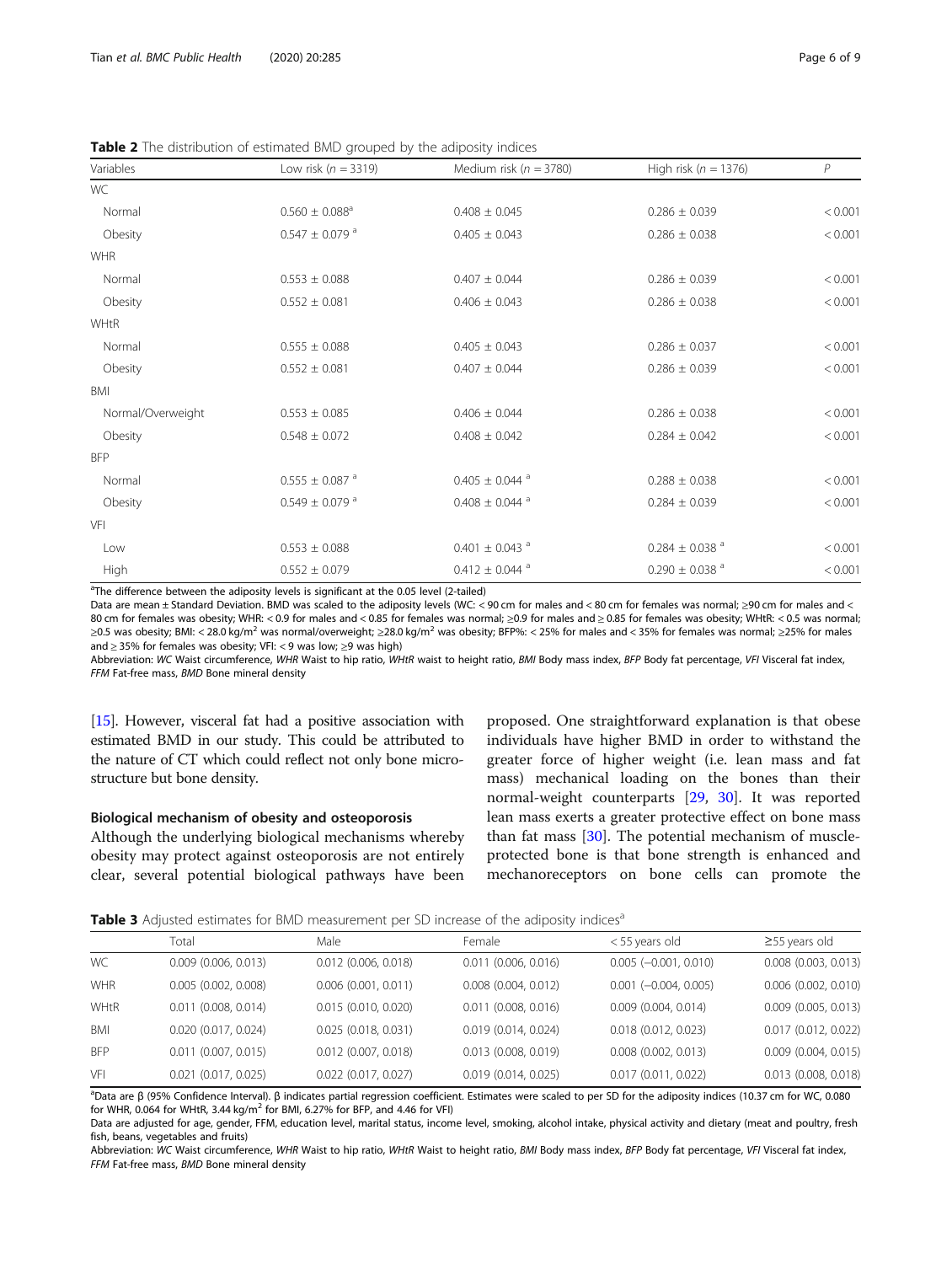<span id="page-6-0"></span>Table 4 Adjusted OR for high osteoporosis risk associated with a SD increase of the adiposity indices

|            | Total                  | Male                   | Female                 | < 55 years old         | $\geq$ 55 years old  |
|------------|------------------------|------------------------|------------------------|------------------------|----------------------|
| WC         | 0.820 (0.748, 0.898)   | 0.820(0.695, 0.968)    | $0.768$ (0.686, 0.860) | 0.849 (0.723, 0.996)   | 0.870 (0.781, 0.970) |
| <b>WHR</b> | 0.872 (0.811, 0.938)   | 0.912 (0.795, 1.046)   | 0.817 (0.748, 0.892)   | 0.952(0.842, 1.076)    | 0.861 (0.789, 0.939) |
| WHtR       | 0.825 (0.765, 0.891)   | $0.793$ (0.686, 0.917) | 0.796 (0.726, 0.872)   | 0.821 (0.716, 0.942)   | 0.868 (0.794, 0.948) |
| BMI        | $0.798$ (0.726, 0.878) | 0.675(0.563, 0.810)    | 0.820 (0.731, 0.919)   | $0.800$ (0.678, 0.943) | 0.854 (0.762, 0.956) |
| <b>BFP</b> | $0.882$ (0.800, 0.972) | $0.808$ (0.696, 0.938) | $0.889$ (0.780, 1.014) | 0.926 (0.789, 1.088)   | 0.938 (0.835, 1.053) |
| VFI        | $0.807$ (0.732, 0.889) | 0.739(0.632, 0.864)    | 0.829 (0.731, 0.940)   | 0.825(0.692, 0.983)    | 0.898 (0.804, 1.004) |

Data are OR (95% Confidence Interval) for developing high osteoporosis risk in per SD increment of the six adiposity indices. OR was scaled to the SD for each adiposity index (10.37 cm for WC, 0.080 for WHR, 0.064 for WHtR, 3.44 kg/m<sup>2</sup> for BMI, 6.27% for BFP, and 4.46 for VFI)

Data are adjusted for age, gender, FFM, education level, marital status, income level, smoking, alcohol intake, physical activity and dietary (meat and poultry, fresh fish, beans, vegetables and fruits)

Abbreviation: OR Odds ratio, WC Waist circumference, WHR Waist to hip ratio, WHtR Waist to height ratio, BMI Body mass index, BFP Body fat percentage, VFI Visceral fat index, FFM Fat-free mass

remodeling of cortical bone, thereby increasing bone mass and strength during muscle contraction [\[31](#page-8-0)]. Besides, the protective effect has been found even at nonweight-bearing bone sites [\[32](#page-8-0)]. Thus, another explanation has been proposed that some adipokines such as adiponectin [\[33\]](#page-8-0), resistin [\[34](#page-8-0)], secreted by adipose tissue stimulate bone formation by inducing the differentiation of mesenchymal stem cells (MSCs) to osteoblast and increasing osteoblast proliferation. The positive associations of obesity with BMD in our study support these mechanisms and provide support for the obesity effects on osteoporosis.

### Age-stratification descriptive and potential biological mechanism

In an age-stratified analysis, we observed that the association of obesity and estimated BMD was stronger among the elder subgroup  $(≥55 \text{ years})$ . These findings were partially consistent with the previous epidemiological studies which explore the effects of obesity on BMD [\[27,](#page-8-0) [35](#page-8-0)–[37](#page-8-0)]. For example, a large cohort study [\[35](#page-8-0)] reported that BMD

at the lumbar spine among premenopausal women was 1.5-fold higher than the postmenopausal women. Another large study [[37](#page-8-0)] reported that in the older group lower BMI levels were associated with decreased BMD levels at the femoral site, and the effect of BMI on BMD was significantly enhanced with aging at the hip. A recent study [[27](#page-8-0)] included younger and older subjects simultaneously, showed that the older individuals had stronger effects of adiposity on BMD than the younger individuals, without any gender interaction. Although the potential biological mechanism that obesity may protect age-related bone loss is not fully understood, a plausible explanation for our results is that obese subjects had to withstand stronger mechanical loading to the bone with aging, and the effect surpasses the accelerated bone loss compared to the young subjects.

#### Strengths and limitations

One noticed strength of our research is that it can compare the magnitude of the impact of those adiposity indices on estimated BMD and the risk of osteoporosis. The

**Table 5** Associations of obesity in different definitions with high osteoporosis risk

|            | Total                    | Male                   | Female                   | < 55 years old         | $\geq$ 55 years old  |
|------------|--------------------------|------------------------|--------------------------|------------------------|----------------------|
| WC         | $0.744$ (0.636, 0.871)   | 0.926 (0.684, 1.255)   | $0.644$ $(0.534, 0.777)$ | $0.843$ (0.649, 1.096) | 0.750 (0.617, 0.912) |
| WHR        | 0.716(0.622, 0.825)      | $0.842$ (0.659, 1.075) | 0.617(0.517, 0.735)      | $0.772$ (0.615, 0.968) | 0.715 (0.597, 0.856) |
| WHtR       | $0.672$ (0.580, 0.779)   | $0.716$ (0.557, 0.918) | $0.609$ (0.506, 0.733)   | 0.742(0.584, 0.942)    | 0.684 (0.568, 0.823) |
| <b>BMI</b> | 0.934(0.756, 1.149)      | 1.234 (0.828, 1.839)   | $0.816$ (0.638, 1.042)   | $0.662$ (0.452, 0.971) | 1.133 (0.883, 1.455) |
| <b>BFP</b> | $0.973$ $(0.852, 1.112)$ | 0.821 (0.652, 1.034)   | 0.999(0.847, 1.179)      | 1.013 (0.792, 1.295)   | 1.021 (0.874, 1.193) |
| VFI        | 0.775(0.666, 0.901)      | 0.596 (0.455, 0.781)   | 0.827 (0.688, 0.993)     | 0.745(0.565, 0.982)    | 0.870 (0.729, 1.040) |

Data are OR (95% Confidence Interval) for developing high osteoporosis risk of obesity/high vs. normal/normal and overweight/low in different obesity definitions. (WC: < 90 cm for males and < 80 cm for females was normal; ≥90 cm for males and < 80 cm for females was obesity; WHR: < 0.9 for males and < 0.85 for females was normal; ≥0.9 for males and ≥ 0.85 for females was obesity; WHtR: < 0.5 was normal; ≥0.5 was obesity; BMI: < 28.0 kg/m<sup>2</sup> was normal/overweight; ≥28.0 kg/m<sup>2</sup> was obesity; BFP%: < 25% for males and < 35% for females was normal; ≥25% for males and ≥ 35% for females was obesity; VFI: < 9 was low; ≥9 was high) Data are adjusted for age, gender, FFM, education level, marital status, income level, smoking, alcohol intake, physical activity and dietary (meat and poultry, fresh fish, beans, vegetables and fruits)

Abbreviation: OR Odds ratio, WC Waist circumference, WHR Waist to hip ratio, WHtR Waist to height ratio, BMI Body mass index, BFP Body fat percentage, VFI Visceral fat index, FFM Fat-free mass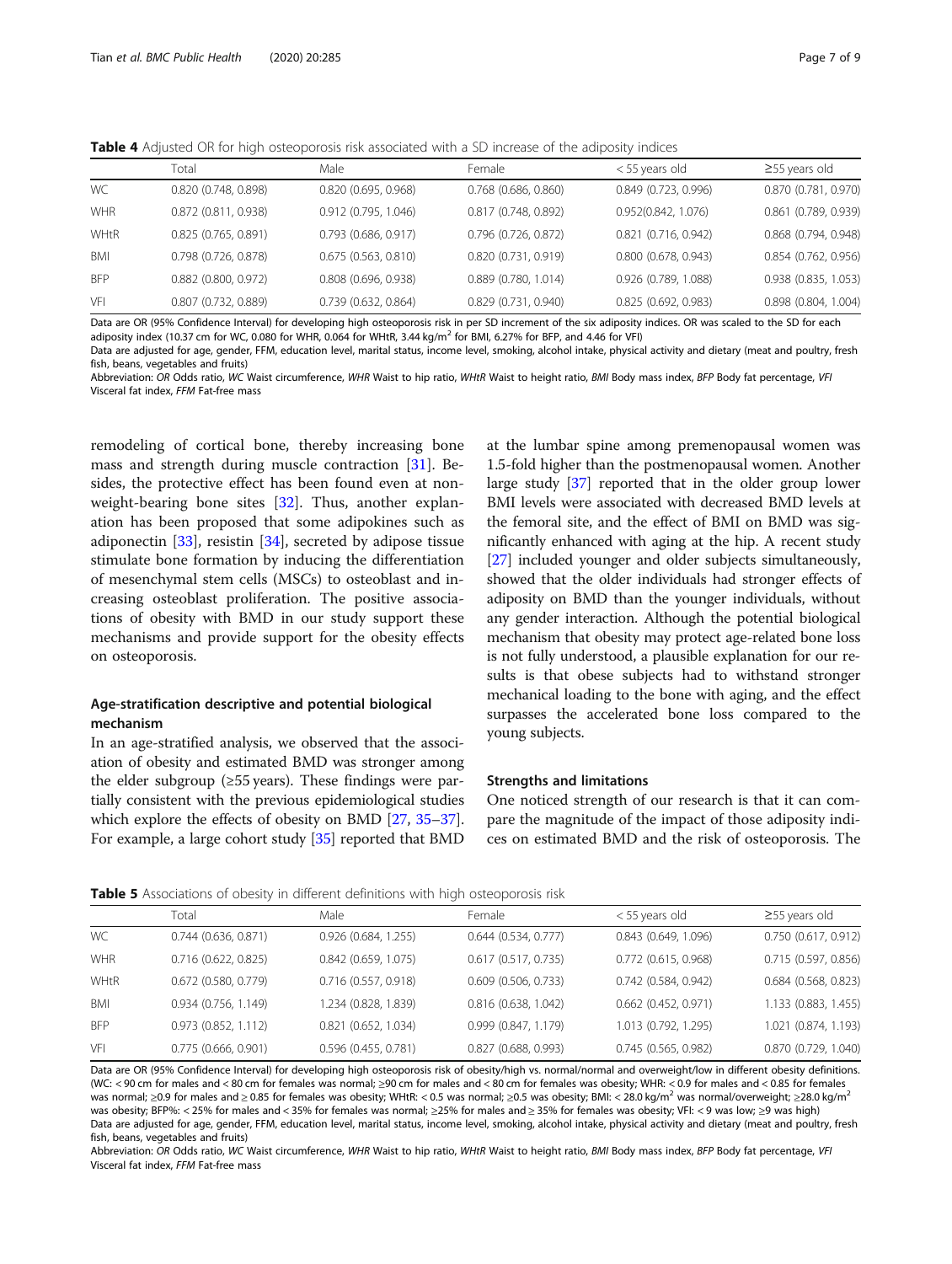<span id="page-7-0"></span>partial regression coefficients of the six adiposity indices, in their respective SD, provide a reliable comparison for the comparable increments [\[38](#page-8-0)]. Although this was a large cross-sectional study to assess the relationship between obesity and the risk of osteoporosis, some limitations should be considered as well. First, dual-energy Xray (DXA), the gold standard method for measuring BMD was not used in the study, while QUS used in the research might reduce the accuracy of BMD measurement. However, QUS for prediction of BMD reported good specificity for the indication for osteoporosis by DXA [[39\]](#page-8-0). Besides, it is convenient, suitable, and available for us to measure BMD than DXA in the largescale study. Second, some adiposity indices were measured by bioelectrical impendence methods in our research, which was less accurate, comparing to the gold standard, but this method was widely used in previous studies [\[40,](#page-8-0) [41\]](#page-8-0). Third, this was an observational study. As same to all observational studies, some unmeasured confounding possibly existed. However, our results were robust as if we adjusted for numerous potential confounding including lifestyle factors, exercise, and dietary factors. Moreover, the unraveling reverse causality couldn't be ruled out because of the survey based on a cross-sectional study. But lots of prospective studies and meta-analysis were conducted prior to this study, which were parallel to our findings.

#### Conclusions

In conclusion, the study indicated that increased adiposity indices were associated with higher estimated BMD and lower risk of osteoporosis in Chinese rural adults. In addition, the elderly were more vulnerable to be protective for poor bone health. These data suggest a potential role of moderate adiposity in the prevention of high osteoporosis risks. Considering the limitations of our study, more longitudinal researches are needed to evaluate the effects of adiposity on bone health.

#### Supplementary information

Supplementary information accompanies this paper at [https://doi.org/10.](https://doi.org/10.1186/s12889-020-8379-4) [1186/s12889-020-8379-4.](https://doi.org/10.1186/s12889-020-8379-4)

Additional file 1: Table S1. Pairwise correlations between the adiposity indices. Table S2. Adjusted estimates for BMD per SD increase of the adiposity indices after removed. Table S3. Adjusted OR high osteoporosis risk associated with a SD increase of the adiposity indices after excluding medium osteoporosis risk patients. Table S4. Odd ratios for osteoporosis with a SD increase of the adiposity indices.

#### Abbreviations

AIC: Akaike information criteria; BFP: Body fat percentage; BMD: Bone mineral density; BMI: Body mass index; BUA: Broadband ultrasound attenuation; DXA: Dual-energy X-ray; FFM: Fat-free mass; HC: Hip circumference; MSCs: Mesenchymal stem cells; SD: Standard deviation; SOS: Speed of sound; VFI: Visceral fat index; WC: Waist circumference; WHR: Waist to hip ratio; WHtR: Waist to height ratio

#### Acknowledgements

The authors thank all of the participants, coordinators, and administrators for their support and help during the research.

#### Authors' contributions

CJW and GYZ conceived and designed the experiments. HLT, JP, DQ, XKD, RYL, RQT and JH collected data. HLT, DQ, YKW, and JH analyzed data. JP, XKD, YKW, and RQT searched the literature and generated figures. HLT and JP wrote the manuscript. TA, XTL provided the writing assistance. All authors have read and approved the final version of the manuscript.

#### Funding

This research was supported by the Foundation of National Key Program of Research and Development of China (Grant NO: 2016YFC0900803), National Natural Science Foundation of China (Grant NO: 81573243, 21806146), Henan Provincial Science Fund for Distinguished Young Scholars (Grant NO: 164100510021), Science and Technology Innovation Talents Support Plan of Henan Province Colleges and Universities (Grant NO: 14HASTIT035), Highlevel Personnel Special Support Project of Zhengzhou University (Grant NO: ZDGD13001). The funders had no role in the study design, data collection and analysis, decision to publish, or preparation of the manuscript.

#### Availability of data and materials

The data used in this study are available and will be provided by the corresponding author on a reasonable request.

#### Ethics approval and consent to participate

All procedures performed in studies involving human participants were in accordance with the ethical standards of "Zhengzhou University Life Science Ethics Committee" and with the 1964 Helsinki declaration and its later amendments or comparable ethical standards. Ethic approval code: [2015] MEC (S128). Informed consent obtained was written from all individual participants included in the study.

#### Consent for publication

This manuscript does not contain data from any individual person. Consent for publication is "not applicable."

#### Competing interests

Huiling Tian, Jun Pan, Dou Qiao, Xiaokang Dong, Ruiying Li, Yikang Wang, Runqi Tu, Tanko Abdulai, Xiaotian Liu, Jian Hou, Gongyuan Zhang and Chongjian Wang declare that they have no competing interests.

#### Author details

<sup>1</sup>Department of Epidemiology and Biostatistics, College of Public Health, Zhengzhou University, Zhengzhou, Henan, People's Republic of China. <sup>2</sup>Department of Orthopaedic Surgery, The Second Affiliated Hospital and Yuying Children's Hospital of Wenzhou Medical University, Wenzhou, Zhejiang, People's Republic of China. <sup>3</sup>The Second Clinical Medical school, Wenzhou Medical University, Wenzhou, Zhejiang, People's Republic of China.

#### Received: 2 December 2019 Accepted: 20 February 2020 Published online: 04 March 2020

#### References

- 1. Ensrud KE, Crandall CJ. Osteoporosis. Ann Intern Med. 2017;167(3):ITC17–32. [https://doi.org/10.7326/AITC201708010.](https://doi.org/10.7326/AITC201708010)
- 2. World Health Report 2004: Changing history. Available: [http://www.who.int/](http://www.who.int/whr/2004/en/) [whr/2004/en/](http://www.who.int/whr/2004/en/) Accessed: 12 Aug 2009. (2004).
- 3. Zeng Q, Li N, Wang Q, Feng J, Sun D, Zhang Q, Huang J, Wen Q, Hu R, Wang L, Ma Y, Fu X, Dong S, Cheng X. The prevalence of osteoporosis in China, a Nationwide, Multicenter DXA Survey. J Bone Miner Res. 2019;34(10): 1789. [https://doi.org/10.1002/jbmr.3757.](https://doi.org/10.1002/jbmr.3757)
- 4. Si L, Winzenberg TM, Jiang Q, Chen M, Palmer AJ. Projection of osteoporosis-related fractures and costs in China: 2010-2050. Osteoporos Int. 2015;26(7):1929–37. <https://doi.org/10.1007/s00198-015-3093-2>.
- 5. Compston JE, McClung MR, Leslie WD. Osteoporosis. Lancet. 2019; 393(10169):364–76. [https://doi.org/10.1016/s0140-6736\(18\)32112-3](https://doi.org/10.1016/s0140-6736(18)32112-3).
- 6. Mok CC, Chan PT, Chan KL, Ma KM. Prevalence and risk factors of low bone mineral density in Chinese patients with systemic sclerosis: a case-control